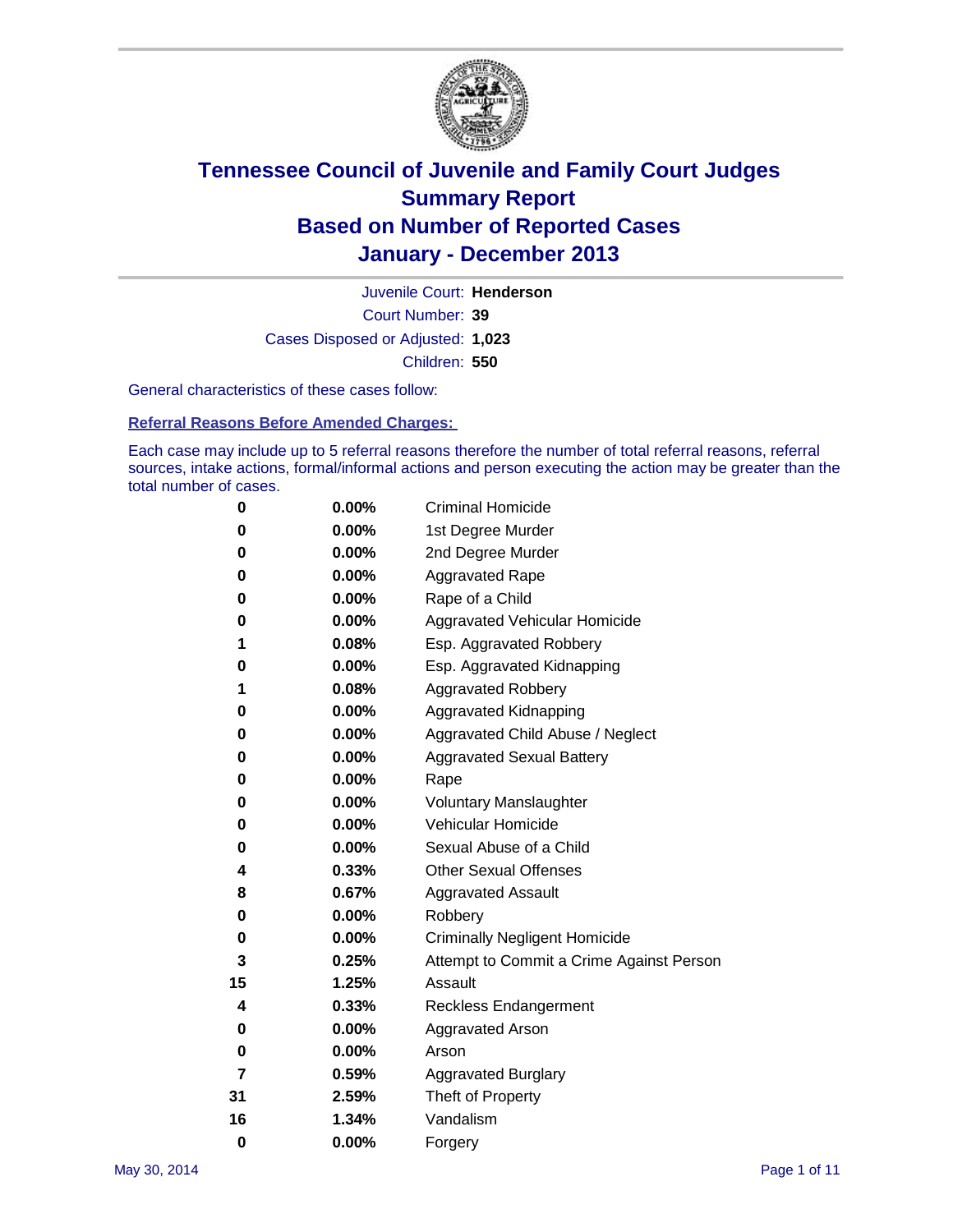

Court Number: **39** Juvenile Court: **Henderson** Cases Disposed or Adjusted: **1,023** Children: **550**

#### **Referral Reasons Before Amended Charges:**

Each case may include up to 5 referral reasons therefore the number of total referral reasons, referral sources, intake actions, formal/informal actions and person executing the action may be greater than the total number of cases.

| 0           | 0.00%  | <b>Worthless Checks</b>                                     |
|-------------|--------|-------------------------------------------------------------|
| 0           | 0.00%  | Illegal Possession / Fraudulent Use of Credit / Debit Cards |
| 15          | 1.25%  | <b>Burglary</b>                                             |
| 1           | 0.08%  | Unauthorized Use of a Vehicle                               |
| $\mathbf 2$ | 0.17%  | <b>Cruelty to Animals</b>                                   |
| $\bf{0}$    | 0.00%  | Sale of Controlled Substances                               |
| 10          | 0.84%  | <b>Other Drug Offenses</b>                                  |
| 14          | 1.17%  | Possession of Controlled Substances                         |
| $\pmb{0}$   | 0.00%  | <b>Criminal Attempt</b>                                     |
| $\mathbf 2$ | 0.17%  | Carrying Weapons on School Property                         |
| 3           | 0.25%  | Unlawful Carrying / Possession of a Weapon                  |
| $\mathbf 2$ | 0.17%  | <b>Evading Arrest</b>                                       |
| 0           | 0.00%  | Escape                                                      |
| 5           | 0.42%  | Driving Under Influence (DUI)                               |
| 7           | 0.59%  | Possession / Consumption of Alcohol                         |
| 4           | 0.33%  | Resisting Stop, Frisk, Halt, Arrest or Search               |
| 0           | 0.00%  | <b>Aggravated Criminal Trespass</b>                         |
| 1           | 0.08%  | Harassment                                                  |
| 0           | 0.00%  | Failure to Appear                                           |
| $\mathbf 2$ | 0.17%  | Filing a False Police Report                                |
| 1           | 0.08%  | Criminal Impersonation                                      |
| 10          | 0.84%  | <b>Disorderly Conduct</b>                                   |
| 3           | 0.25%  | <b>Criminal Trespass</b>                                    |
| 1           | 0.08%  | <b>Public Intoxication</b>                                  |
| 0           | 0.00%  | Gambling                                                    |
| 236         | 19.73% | Traffic                                                     |
| 4           | 0.33%  | <b>Local Ordinances</b>                                     |
| 1           | 0.08%  | Violation of Wildlife Regulations                           |
| 1           | 0.08%  | Contempt of Court                                           |
| 0           | 0.00%  | Violation of Probation                                      |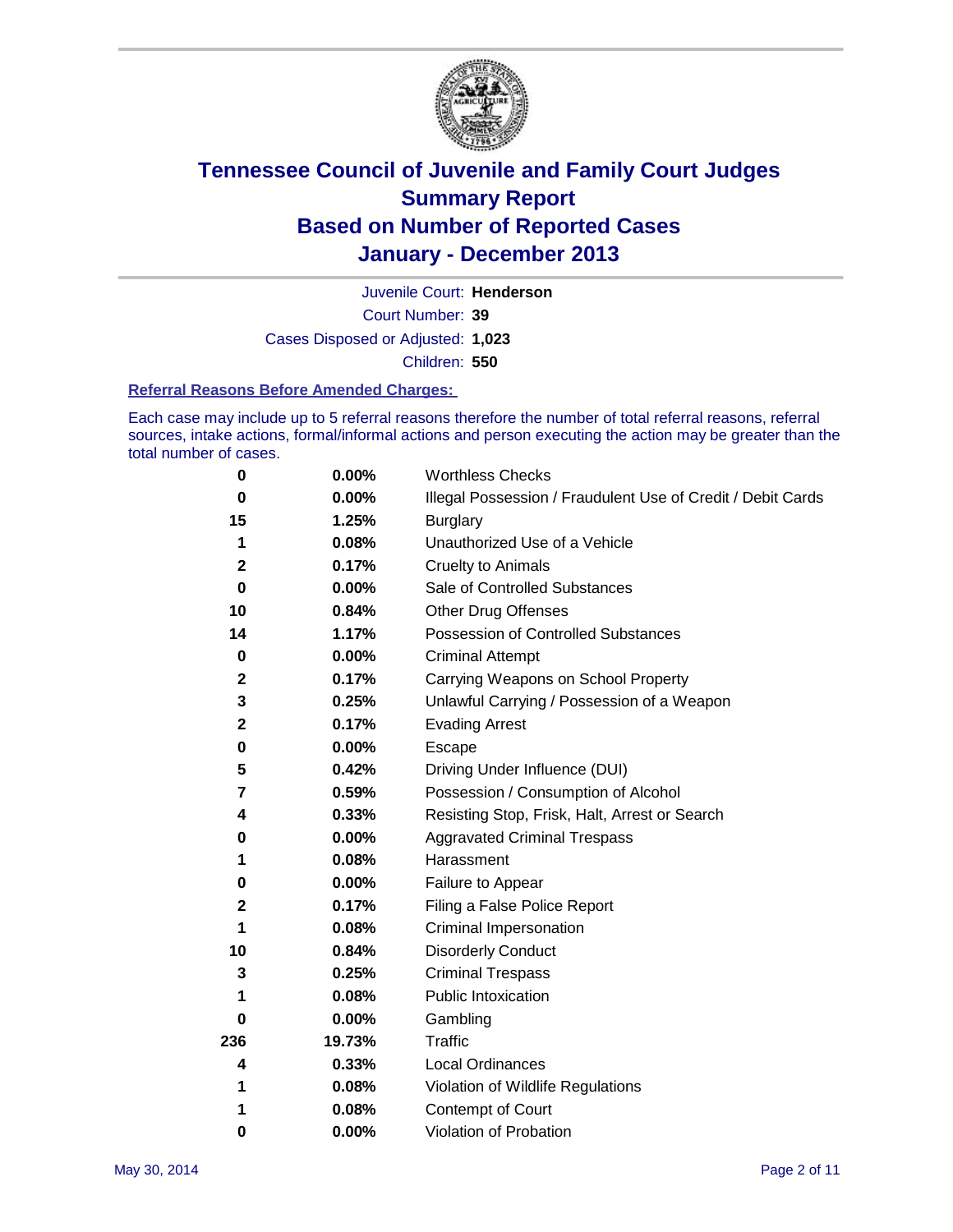

Court Number: **39** Juvenile Court: **Henderson** Cases Disposed or Adjusted: **1,023** Children: **550**

#### **Referral Reasons Before Amended Charges:**

Each case may include up to 5 referral reasons therefore the number of total referral reasons, referral sources, intake actions, formal/informal actions and person executing the action may be greater than the total number of cases.

| $\bf{0}$ | $0.00\%$ | Violation of Aftercare                 |
|----------|----------|----------------------------------------|
| 43       | 3.60%    | <b>Unruly Behavior</b>                 |
| 116      | 9.70%    | Truancy                                |
| 6        | 0.50%    | In-State Runaway                       |
| $\bf{0}$ | $0.00\%$ | Out-of-State Runaway                   |
| 15       | 1.25%    | Possession of Tobacco Products         |
| $\bf{0}$ | 0.00%    | Violation of a Valid Court Order       |
| 16       | 1.34%    | <b>Violation of Curfew</b>             |
| 3        | 0.25%    | <b>Sexually Abused Child</b>           |
| 4        | 0.33%    | <b>Physically Abused Child</b>         |
| 132      | 11.04%   | Dependency / Neglect                   |
| 4        | 0.33%    | <b>Termination of Parental Rights</b>  |
| 0        | 0.00%    | <b>Violation of Pretrial Diversion</b> |
| $\Omega$ | 0.00%    | Violation of Informal Adjustment       |
| 280      | 23.41%   | <b>Judicial Review</b>                 |
| $\bf{0}$ | $0.00\%$ | <b>Administrative Review</b>           |
| 99       | 8.28%    | <b>Foster Care Review</b>              |
| 48       | 4.01%    | Custody                                |
| 11       | 0.92%    | Visitation                             |
| 0        | 0.00%    | Paternity / Legitimation               |
| 0        | 0.00%    | <b>Child Support</b>                   |
| 0        | 0.00%    | <b>Request for Medical Treatment</b>   |
| 0        | 0.00%    | <b>Consent to Marry</b>                |
| 4        | 0.33%    | Other                                  |
| 1,196    | 100.00%  | <b>Total Referrals</b>                 |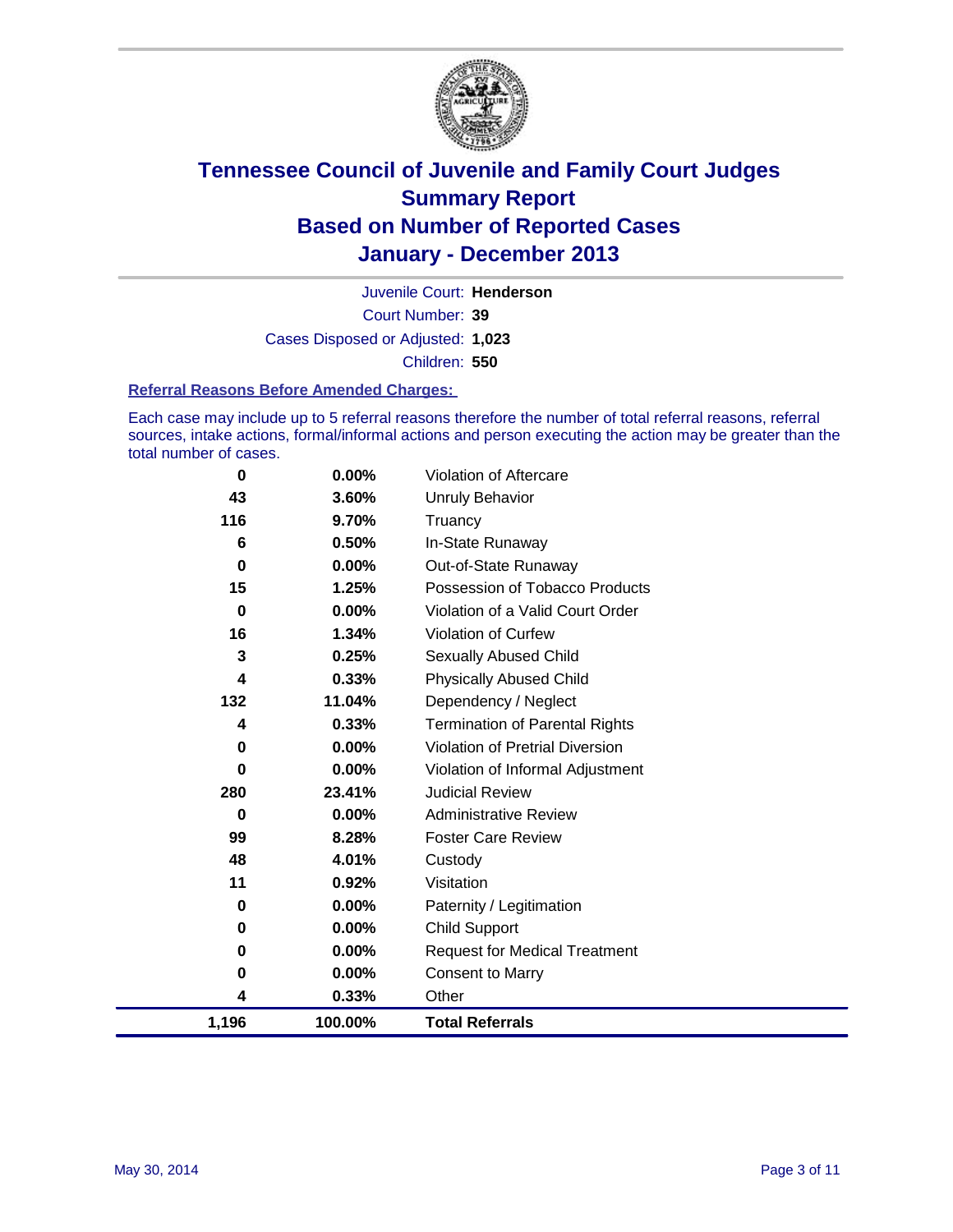

|                                   | Juvenile Court: Henderson |                                   |  |  |  |
|-----------------------------------|---------------------------|-----------------------------------|--|--|--|
|                                   | Court Number: 39          |                                   |  |  |  |
| Cases Disposed or Adjusted: 1,023 |                           |                                   |  |  |  |
|                                   | Children: 550             |                                   |  |  |  |
| <b>Referral Sources: 1</b>        |                           |                                   |  |  |  |
| 423                               | 35.37%                    | Law Enforcement                   |  |  |  |
| 55                                | 4.60%                     | Parents                           |  |  |  |
| 43                                | 3.60%                     | <b>Relatives</b>                  |  |  |  |
| 0                                 | 0.00%                     | Self                              |  |  |  |
| 164                               | 13.71%                    | School                            |  |  |  |
| 0                                 | 0.00%                     | <b>CSA</b>                        |  |  |  |
| 468                               | 39.13%                    | <b>DCS</b>                        |  |  |  |
| $\mathbf{2}$                      | 0.17%                     | <b>Other State Department</b>     |  |  |  |
| 1                                 | 0.08%                     | <b>District Attorney's Office</b> |  |  |  |
| 20                                | 1.67%                     | <b>Court Staff</b>                |  |  |  |
| 0                                 | 0.00%                     | Social Agency                     |  |  |  |
| 6                                 | 0.50%                     | <b>Other Court</b>                |  |  |  |
| 9                                 | 0.75%                     | Victim                            |  |  |  |
| $\mathbf{2}$                      | 0.17%                     | Child & Parent                    |  |  |  |
| 0                                 | 0.00%                     | Hospital                          |  |  |  |
| 0                                 | 0.00%                     | Unknown                           |  |  |  |
| 3                                 | 0.25%                     | Other                             |  |  |  |
| 1,196                             | 100.00%                   | <b>Total Referral Sources</b>     |  |  |  |

### **Age of Child at Referral: 2**

| 139<br>0<br>0 | 25.27%<br>$0.00\%$<br>0.00% | Ages 17 through 18<br>Ages 19 and Over<br><b>Unknown</b> |  |
|---------------|-----------------------------|----------------------------------------------------------|--|
|               |                             |                                                          |  |
|               |                             |                                                          |  |
|               |                             |                                                          |  |
| 139           | 25.27%                      | Ages 15 through 16                                       |  |
| 50            | 9.09%                       | Ages 13 through 14                                       |  |
| 37            | 6.73%                       | Ages 11 through 12                                       |  |
| 185           | 33.64%                      | Ages 10 and Under                                        |  |
|               |                             |                                                          |  |

<sup>1</sup> If different than number of Referral Reasons (1196), verify accuracy of your court's data.

<sup>2</sup> One child could be counted in multiple categories, verify accuracy of your court's data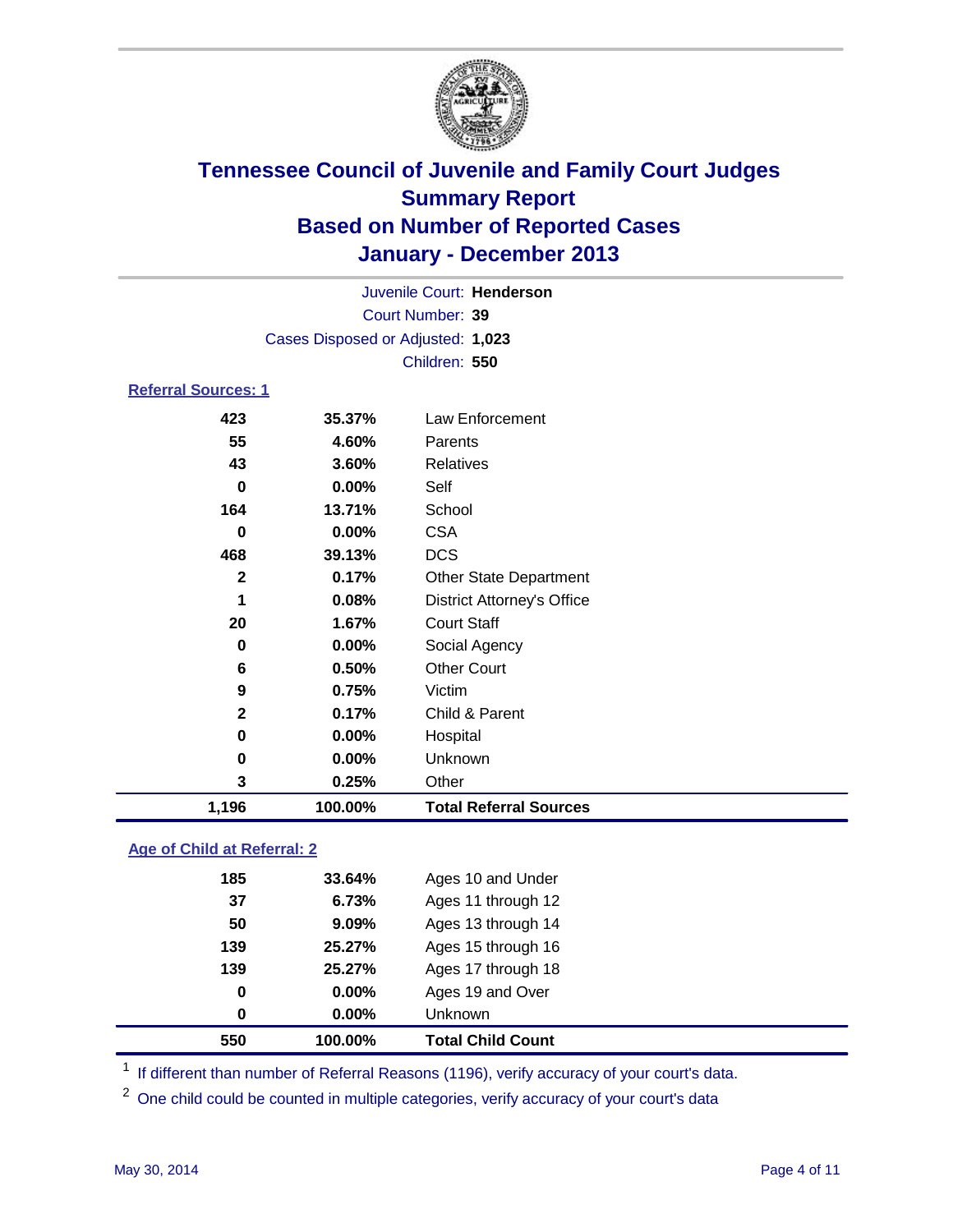

| Juvenile Court: Henderson               |                                   |                          |  |  |
|-----------------------------------------|-----------------------------------|--------------------------|--|--|
| Court Number: 39                        |                                   |                          |  |  |
|                                         | Cases Disposed or Adjusted: 1,023 |                          |  |  |
|                                         |                                   | Children: 550            |  |  |
| Sex of Child: 1                         |                                   |                          |  |  |
| 329                                     | 59.82%                            | Male                     |  |  |
| 221                                     | 40.18%                            | Female                   |  |  |
| $\bf{0}$                                | 0.00%                             | Unknown                  |  |  |
| 550                                     | 100.00%                           | <b>Total Child Count</b> |  |  |
| Race of Child: 1                        |                                   |                          |  |  |
| 421                                     | 76.55%                            | White                    |  |  |
| 49                                      | 8.91%                             | African American         |  |  |
| 0                                       | 0.00%                             | Native American          |  |  |
| 0                                       | 0.00%                             | Asian                    |  |  |
| 78                                      | 14.18%                            | Mixed                    |  |  |
| $\mathbf{2}$                            | 0.36%                             | Unknown                  |  |  |
| 550                                     | 100.00%                           | <b>Total Child Count</b> |  |  |
| <b>Hispanic Origin: 1</b>               |                                   |                          |  |  |
| 14                                      | 2.55%                             | Yes                      |  |  |
| 529                                     | 96.18%                            | No                       |  |  |
| $\overline{7}$                          | 1.27%                             | Unknown                  |  |  |
| 550                                     | 100.00%                           | <b>Total Child Count</b> |  |  |
| <b>School Enrollment of Children: 1</b> |                                   |                          |  |  |
| 459                                     | 83.45%                            | Yes                      |  |  |
| 76                                      | 13.82%                            | No                       |  |  |
| 15                                      | 2.73%                             | Unknown                  |  |  |
| 550                                     | 100.00%                           | <b>Total Child Count</b> |  |  |

One child could be counted in multiple categories, verify accuracy of your court's data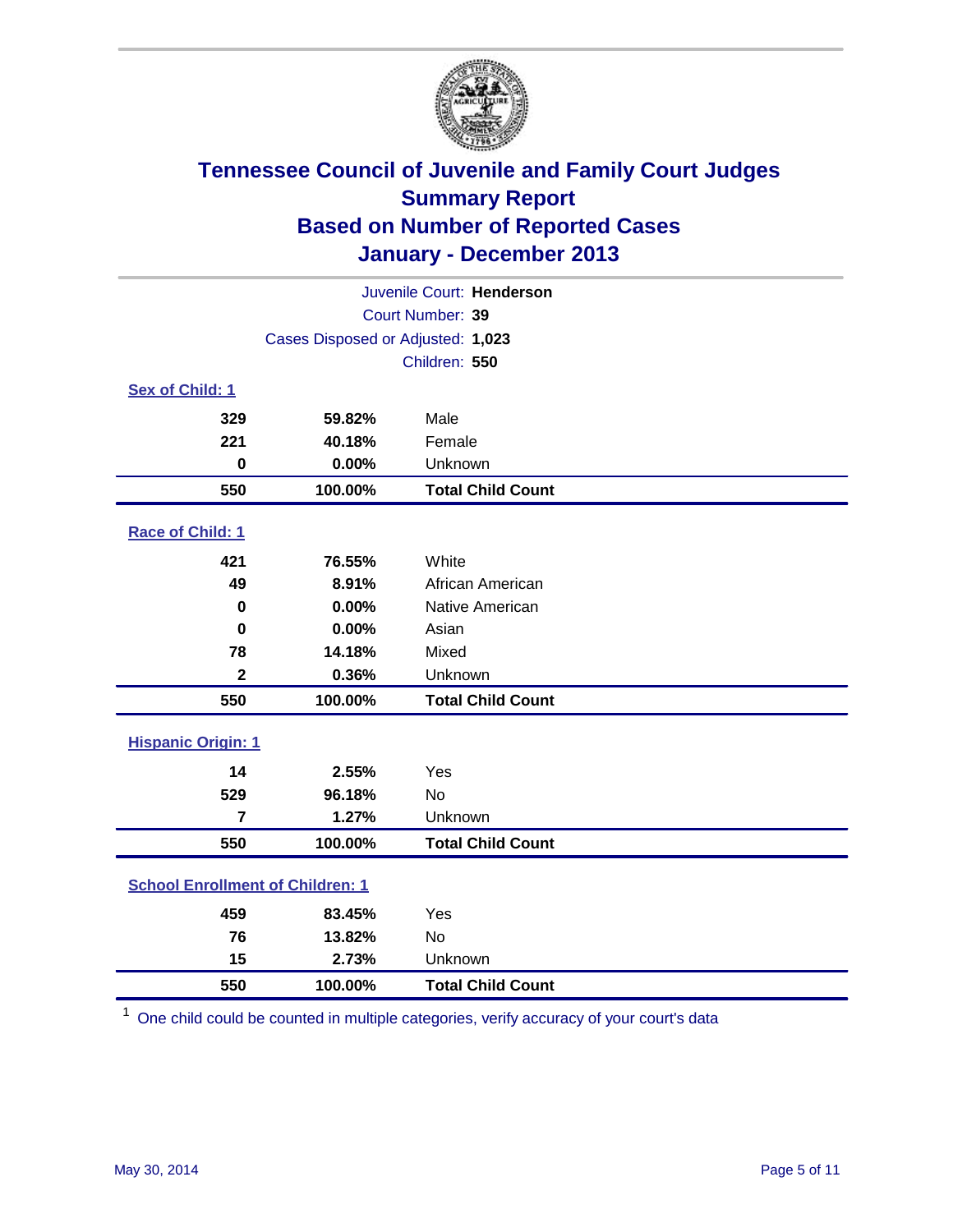

Court Number: **39** Juvenile Court: **Henderson** Cases Disposed or Adjusted: **1,023** Children: **550**

### **Living Arrangement of Child at Time of Referral: 1**

| 550          | 100.00%  | <b>Total Child Count</b>     |  |
|--------------|----------|------------------------------|--|
| 3            | 0.55%    | Other                        |  |
| 3            | 0.55%    | Unknown                      |  |
| $\mathbf{2}$ | 0.36%    | Independent                  |  |
| 0            | 0.00%    | In an Institution            |  |
| 7            | 1.27%    | In a Residential Center      |  |
| 2            | 0.36%    | In a Group Home              |  |
| 21           | 3.82%    | With Foster Family           |  |
| 3            | 0.55%    | <b>With Adoptive Parents</b> |  |
| 87           | 15.82%   | <b>With Relatives</b>        |  |
| 56           | 10.18%   | With Father                  |  |
| 234          | 42.55%   | With Mother                  |  |
| 26           | 4.73%    | With Mother and Stepfather   |  |
| 7            | $1.27\%$ | With Father and Stepmother   |  |
| 99           | 18.00%   | With Both Biological Parents |  |
|              |          |                              |  |

#### **Type of Detention: 2**

| 1,023 | 100.00%  | <b>Total Detention Count</b> |
|-------|----------|------------------------------|
| 1     | 0.10%    | Other                        |
| 1,016 | 99.32%   | Does Not Apply               |
| 0     | $0.00\%$ | <b>Unknown</b>               |
| 1     | 0.10%    | <b>Psychiatric Hospital</b>  |
| 0     | 0.00%    | Jail - No Separation         |
| 0     | 0.00%    | Jail - Partial Separation    |
| 0     | 0.00%    | Jail - Complete Separation   |
| 4     | 0.39%    | Juvenile Detention Facility  |
| 1     | 0.10%    | Non-Secure Placement         |
|       |          |                              |

<sup>1</sup> One child could be counted in multiple categories, verify accuracy of your court's data

<sup>2</sup> If different than number of Cases (1023) verify accuracy of your court's data.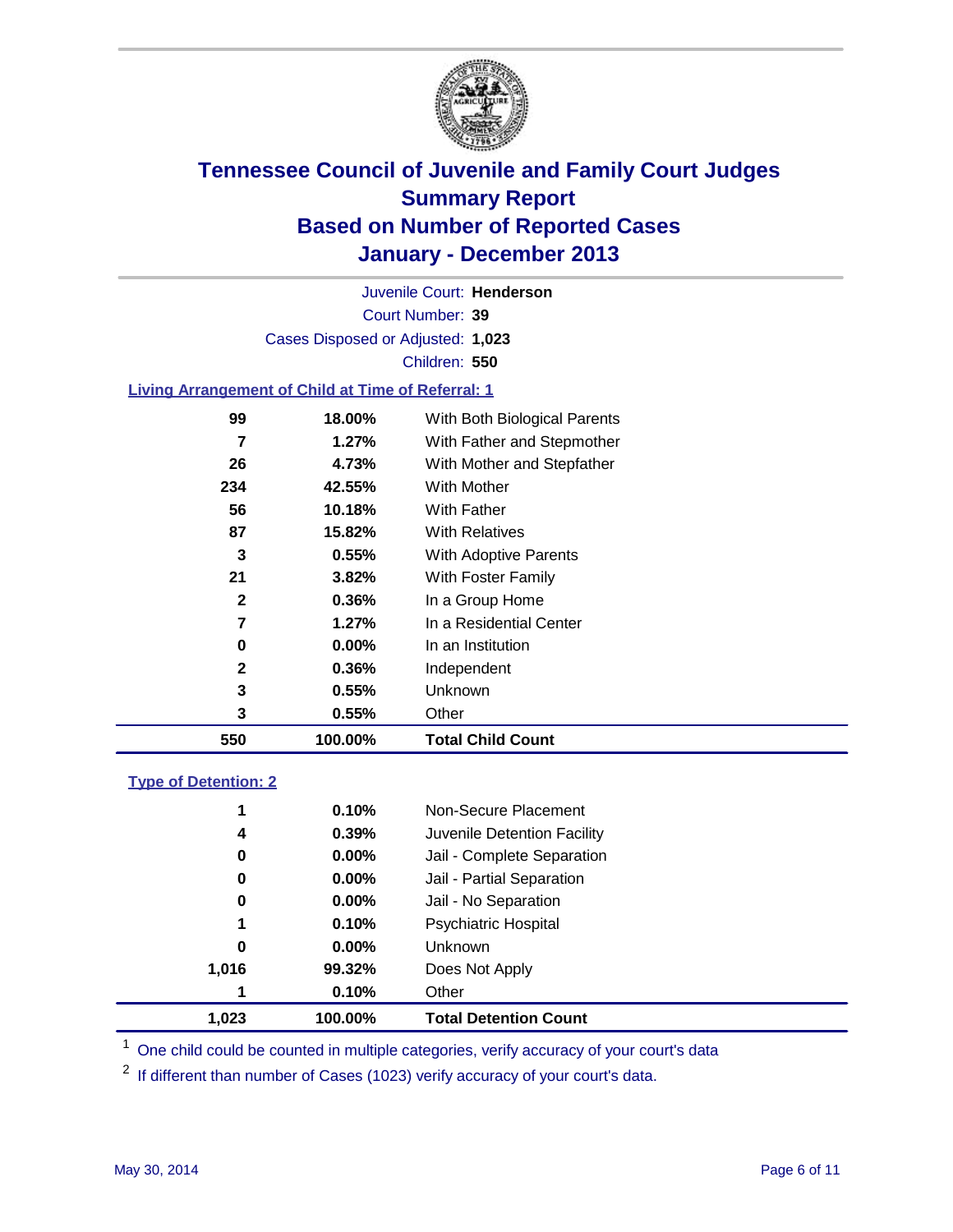

|                                                    |                                   | Juvenile Court: Henderson            |
|----------------------------------------------------|-----------------------------------|--------------------------------------|
|                                                    |                                   | Court Number: 39                     |
|                                                    | Cases Disposed or Adjusted: 1,023 |                                      |
|                                                    |                                   | Children: 550                        |
| <b>Placement After Secure Detention Hearing: 1</b> |                                   |                                      |
| $\mathbf 2$                                        | 0.20%                             | Returned to Prior Living Arrangement |
| $\mathbf 0$                                        | 0.00%                             | Juvenile Detention Facility          |
| 0                                                  | 0.00%                             | Jail                                 |
| $\mathbf{2}$                                       | 0.20%                             | Shelter / Group Home                 |
| 0                                                  | 0.00%                             | <b>Foster Family Home</b>            |
| 0                                                  | 0.00%                             | <b>Psychiatric Hospital</b>          |
| 1                                                  | 0.10%                             | Unknown                              |
| 1,015                                              | 99.22%                            | Does Not Apply                       |
| 3                                                  | 0.29%                             | Other                                |
| 1,023                                              | 100.00%                           | <b>Total Placement Count</b>         |
|                                                    |                                   |                                      |
| <b>Intake Actions: 2</b>                           |                                   |                                      |
| 674                                                | 56.35%                            | <b>Petition Filed</b>                |
| 0                                                  | 0.00%                             | <b>Motion Filed</b>                  |
| 152                                                | 12.71%                            | <b>Citation Processed</b>            |
| 0                                                  | 0.00%                             | Notification of Paternity Processed  |
| 166                                                | 13.88%                            | Scheduling of Judicial Review        |
| $\bf{0}$                                           | 0.00%                             | Scheduling of Administrative Review  |
| 97                                                 | 8.11%                             | Scheduling of Foster Care Review     |
| 0                                                  | 0.00%                             | Unknown                              |
| 107                                                | 8.95%                             | Does Not Apply                       |
| 0                                                  | 0.00%                             | Other                                |
| 1,196                                              | 100.00%                           | <b>Total Intake Count</b>            |

<sup>1</sup> If different than number of Cases (1023) verify accuracy of your court's data.

 $2$  If different than number of Referral Reasons (1196), verify accuracy of your court's data.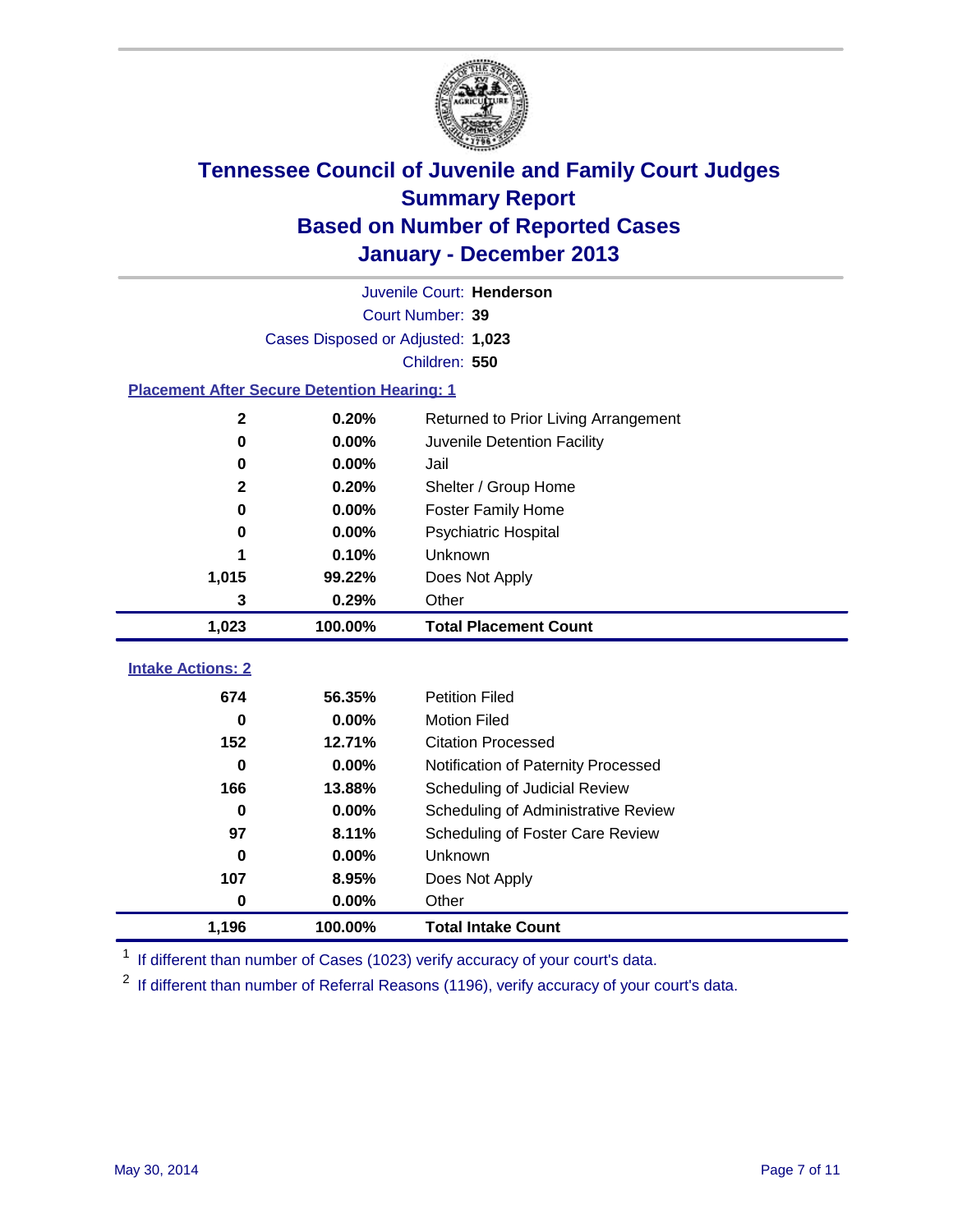

Court Number: **39** Juvenile Court: **Henderson** Cases Disposed or Adjusted: **1,023** Children: **550**

### **Last Grade Completed by Child: 1**

| 11           | 2.00%   | Preschool                |
|--------------|---------|--------------------------|
| 15           | 2.73%   | Kindergarten             |
| 10           | 1.82%   | 1st Grade                |
| 9            | 1.64%   | 2nd Grade                |
| 8            | 1.45%   | 3rd Grade                |
| 10           | 1.82%   | 4th Grade                |
| 11           | 2.00%   | 5th Grade                |
| 24           | 4.36%   | 6th Grade                |
| 10           | 1.82%   | 7th Grade                |
| 25           | 4.55%   | 8th Grade                |
| 47           | 8.55%   | 9th Grade                |
| 45           | 8.18%   | 10th Grade               |
| 49           | 8.91%   | 11th Grade               |
| 10           | 1.82%   | 12th Grade               |
| 0            | 0.00%   | Non-Graded Special Ed    |
| $\mathbf{2}$ | 0.36%   | <b>GED</b>               |
| 0            | 0.00%   | Graduated                |
| $\bf{0}$     | 0.00%   | Never Attended School    |
| 197          | 35.82%  | Unknown                  |
| $\bf{0}$     | 0.00%   | Other                    |
| 550          | 100.00% | <b>Total Child Count</b> |

|  | <b>Enrolled in Special Education: 1</b> |
|--|-----------------------------------------|
|  |                                         |

| 550 | 100.00% | <b>Total Child Count</b> |  |
|-----|---------|--------------------------|--|
| 200 | 36.36%  | Unknown                  |  |
| 312 | 56.73%  | No                       |  |
| 38  | 6.91%   | Yes                      |  |
|     |         |                          |  |

One child could be counted in multiple categories, verify accuracy of your court's data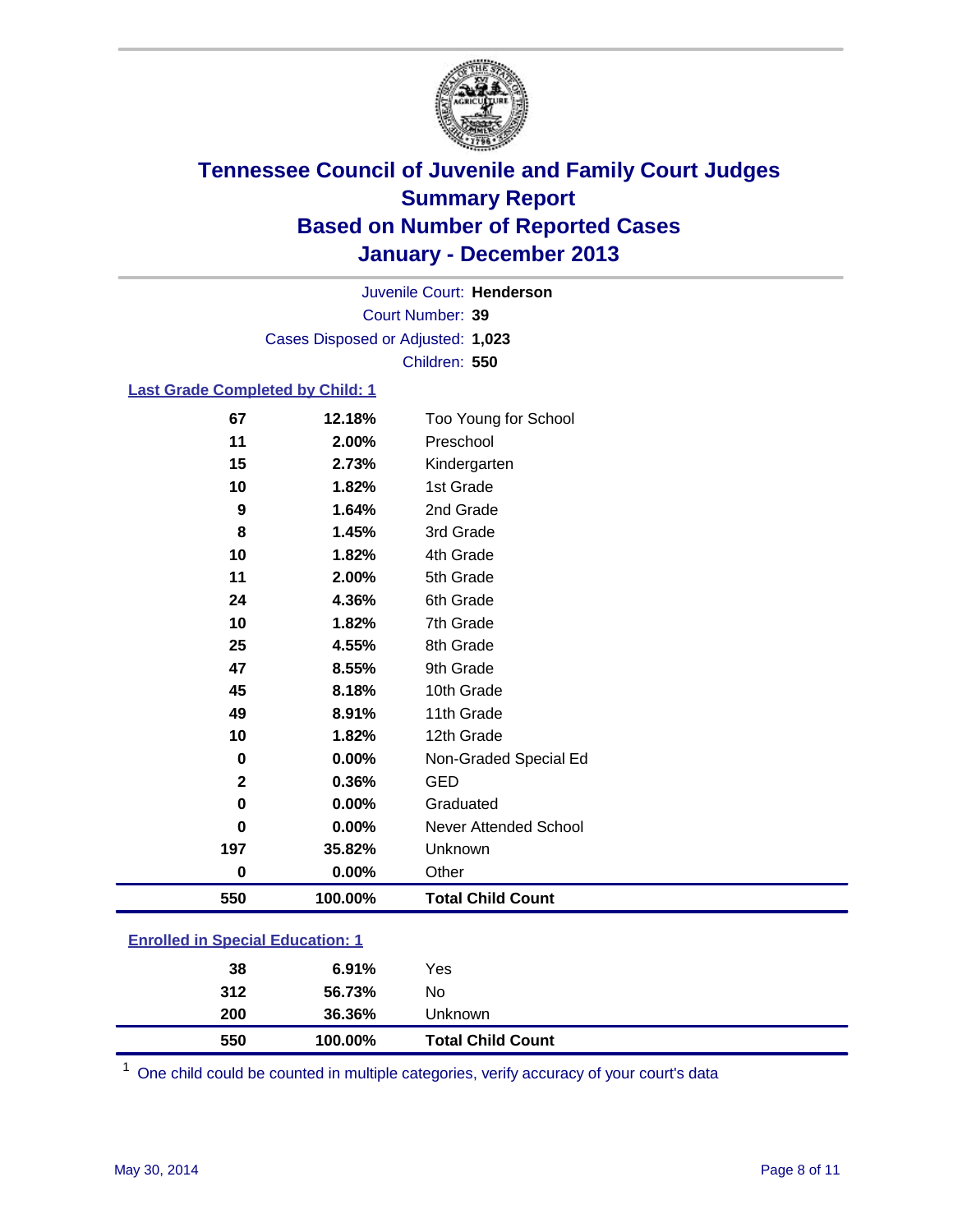

|                              |                                   | Juvenile Court: Henderson |  |
|------------------------------|-----------------------------------|---------------------------|--|
|                              |                                   | Court Number: 39          |  |
|                              | Cases Disposed or Adjusted: 1,023 |                           |  |
|                              |                                   | Children: 550             |  |
| <b>Action Executed By: 1</b> |                                   |                           |  |
| 998                          | 83.44%                            | Judge                     |  |
| 0                            | $0.00\%$                          | Magistrate                |  |
| 1                            | 0.08%                             | <b>YSO</b>                |  |
| 197                          | 16.47%                            | Other                     |  |
| 0                            | $0.00\%$                          | Unknown                   |  |
| 1,196                        | 100.00%                           | <b>Total Action Count</b> |  |

### **Formal / Informal Actions: 1**

| 201          | 16.81%   | Dismissed                                        |
|--------------|----------|--------------------------------------------------|
| 5            | 0.42%    | Retired / Nolle Prosequi                         |
| 154          | 12.88%   | <b>Complaint Substantiated Delinquent</b>        |
| 82           | 6.86%    | <b>Complaint Substantiated Status Offender</b>   |
| 26           | 2.17%    | <b>Complaint Substantiated Dependent/Neglect</b> |
| $\mathbf{2}$ | 0.17%    | <b>Complaint Substantiated Abused</b>            |
| 0            | $0.00\%$ | <b>Complaint Substantiated Mentally III</b>      |
| 139          | 11.62%   | Informal Adjustment                              |
| 0            | $0.00\%$ | <b>Pretrial Diversion</b>                        |
| $\mathbf{2}$ | 0.17%    | <b>Transfer to Adult Court Hearing</b>           |
| 0            | $0.00\%$ | Charges Cleared by Transfer to Adult Court       |
| 81           | 6.77%    | Special Proceeding                               |
| 69           | 5.77%    | <b>Review Concluded</b>                          |
| 435          | 36.37%   | Case Held Open                                   |
| 0            | $0.00\%$ | Other                                            |
| 0            | $0.00\%$ | <b>Unknown</b>                                   |
| 1,196        | 100.00%  | <b>Total Action Count</b>                        |

<sup>1</sup> If different than number of Referral Reasons (1196), verify accuracy of your court's data.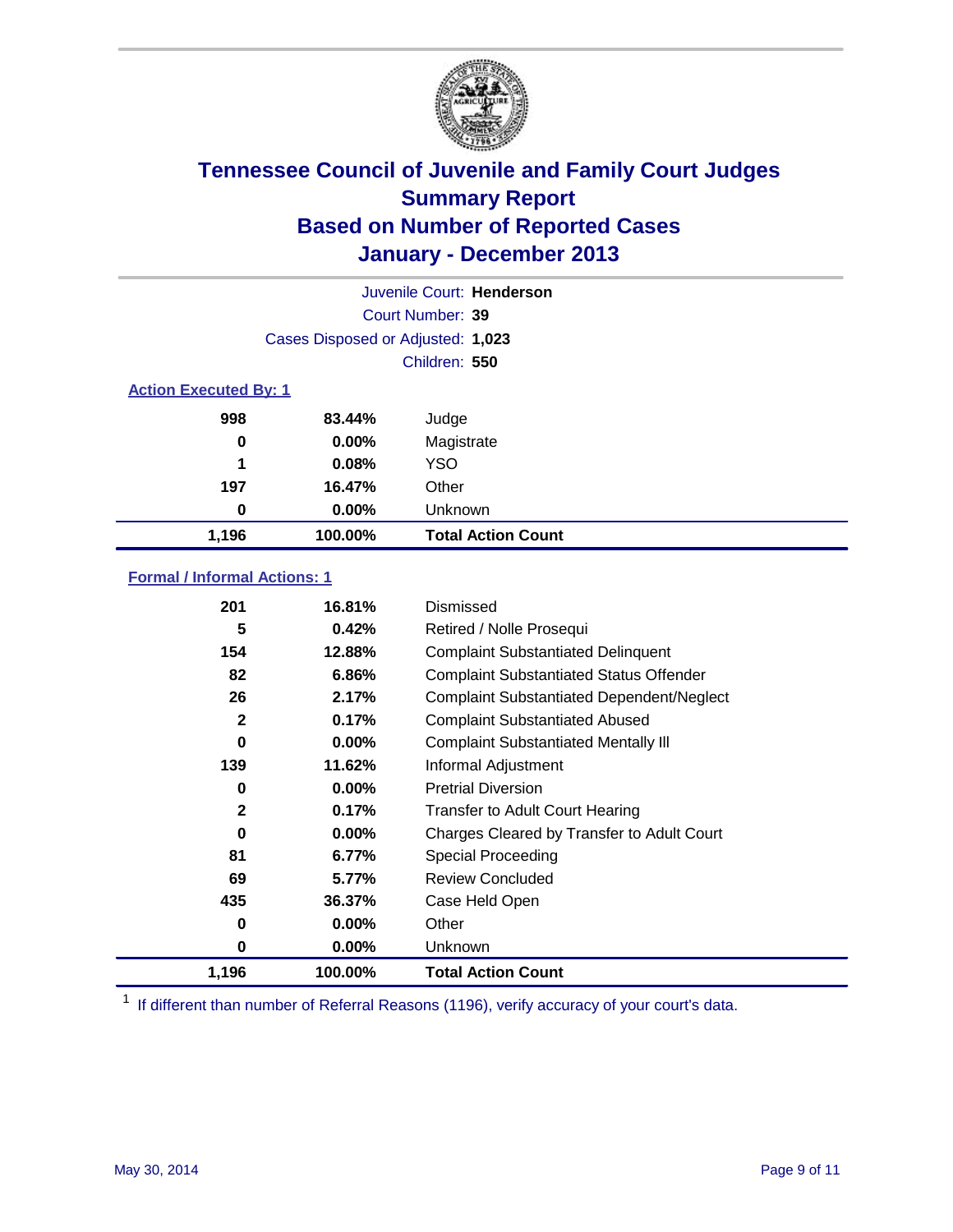

|                       |                                   | Juvenile Court: Henderson                             |
|-----------------------|-----------------------------------|-------------------------------------------------------|
|                       |                                   | Court Number: 39                                      |
|                       | Cases Disposed or Adjusted: 1,023 |                                                       |
|                       |                                   | Children: 550                                         |
| <b>Case Outcomes:</b> |                                   | There can be multiple outcomes for one child or case. |
| 147                   | 6.75%                             | Case Dismissed                                        |
| 9                     | 0.41%                             | Case Retired or Nolle Prosequi                        |
| 157                   | 7.21%                             | Warned / Counseled                                    |
| 221                   | 10.14%                            | <b>Held Open For Review</b>                           |
| 0                     | 0.00%                             | Supervision / Probation to Juvenile Court             |
| 0                     | 0.00%                             | <b>Probation to Parents</b>                           |
| 116                   | 5.32%                             | Referral to Another Entity for Supervision / Service  |
| 34                    | 1.56%                             | Referred for Mental Health Counseling                 |
| 24                    | 1.10%                             | Referred for Alcohol and Drug Counseling              |
| 27                    | 1.24%                             | Referred to Alternative School                        |
| 2                     | 0.09%                             | Referred to Private Child Agency                      |
| 0                     | 0.00%                             | Referred to Defensive Driving School                  |
| 0                     | 0.00%                             | Referred to Alcohol Safety School                     |
| 20                    | 0.92%                             | Referred to Juvenile Court Education-Based Program    |
| 19                    | 0.87%                             | Driver's License Held Informally                      |
| 0                     | 0.00%                             | <b>Voluntary Placement with DMHMR</b>                 |
| 7                     | 0.32%                             | <b>Private Mental Health Placement</b>                |
| 0                     | 0.00%                             | Private MR Placement                                  |
| 0                     | 0.00%                             | Placement with City/County Agency/Facility            |
| 1                     | 0.05%                             | Placement with Relative / Other Individual            |
| 97                    | 4.45%                             | Fine                                                  |
| 32                    | 1.47%                             | <b>Public Service</b>                                 |
| 11                    | 0.50%                             | Restitution                                           |
| 2                     | 0.09%                             | <b>Runaway Returned</b>                               |
| 11                    | 0.50%                             | No Contact Order                                      |
| 0                     | 0.00%                             | Injunction Other than No Contact Order                |
| 3                     | 0.14%                             | <b>House Arrest</b>                                   |
| 1                     | 0.05%                             | <b>Court Defined Curfew</b>                           |
| 0                     | 0.00%                             | Dismissed from Informal Adjustment                    |
| 1                     | 0.05%                             | <b>Dismissed from Pretrial Diversion</b>              |
| 0                     | 0.00%                             | Released from Probation                               |
| 3                     | 0.14%                             | <b>Transferred to Adult Court</b>                     |
| 0                     | $0.00\%$                          | <b>DMHMR Involuntary Commitment</b>                   |